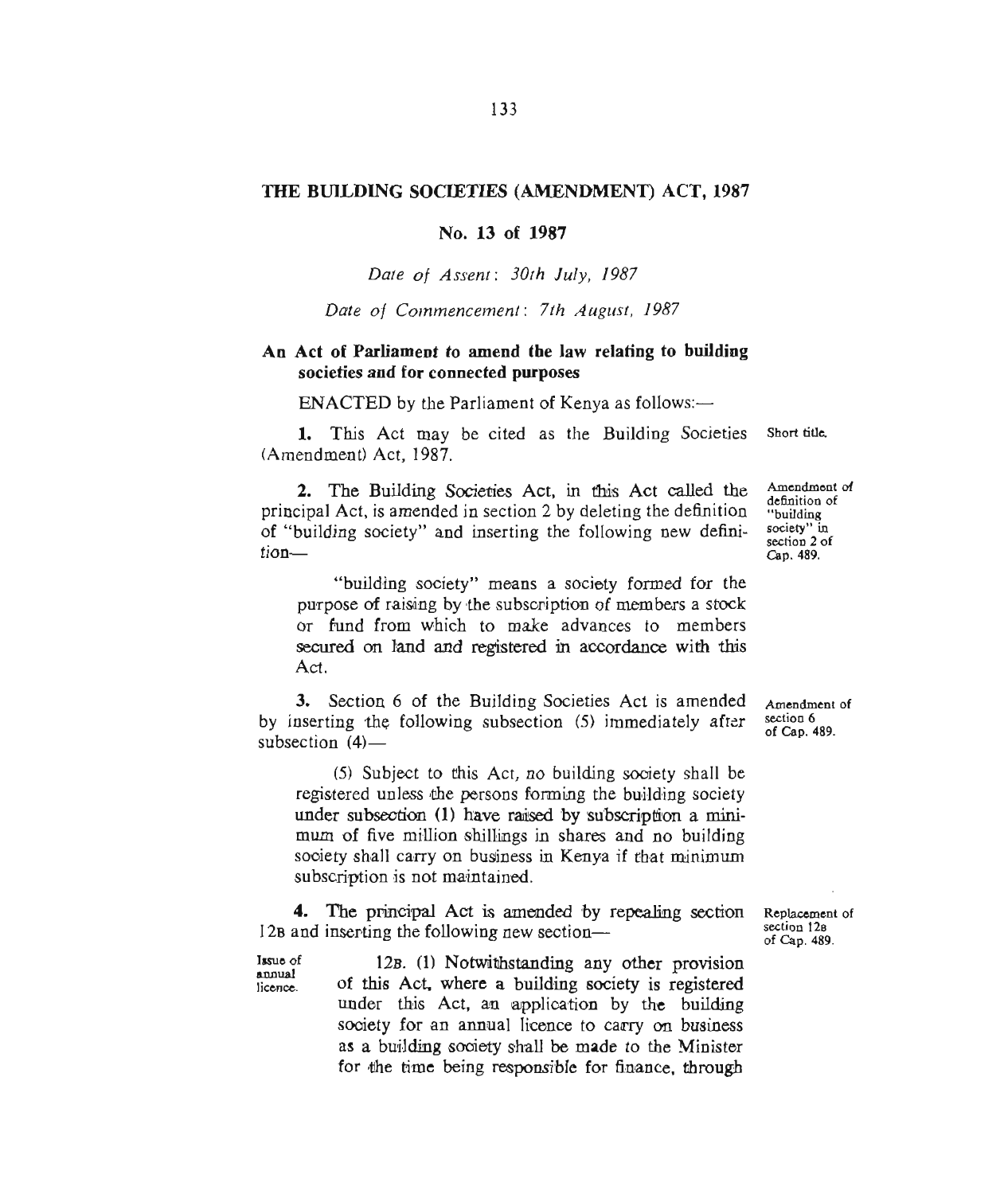34

'n

**the** Central Bank, on such form as may be prescribed and with payment of the annual licence fee specified in Schedule 1.

(2) The Minister for the time being responsible for finance may, subject to such conditions as he may consider necessary, issue an annual licence to a building society in such form as may be prescribed.

(3) In considering an application for an annual licence the Minister for the time being responsible for finance may require to be satisfied as to the **financial condition and history of the building**  society, the character of its management including the integrity and qualifications of its directors, the adequacy of its capital and prospects **of continued existence and that the public interest will be served by the licensing of the building society.** 

**(4) An annual licence issued under subsection (2) shall remain in force until the 31st December in the year in which it is issued but may be renewed from year to year on payment of a further annual licence fee.** 

**(5) The Minister for the time being responsible for finance may at any time endorse any conditions on an annual licence or suspend or vary or revoke the licence if in his opinion it is expedient to do so.** 

**5. Section** 12D **(2) of the principal Act is amended by deleting the expression "the Registrar" and inserting the expression "the Minister for the time being responsible for finance".** 

6. Section 15 of the principal Act is amended by inserting after the words "one or more auditors" the expression "appointed in accordance with the rules of the building society and approved by the Central Bank of Kenya".

**7. The principal Act is** amended by inserting the following new section immediately after section 18—

**Disqualification of officers. 18s. (1) Notwithstanding any other provisions of** this Act or the rules of a building society, a

**Amendment of section 12D of Cap. 489.** 

**Amendment of**  section **15** of **Cap. 489.** 

**Insertion of section 18A in Cap. 489.**